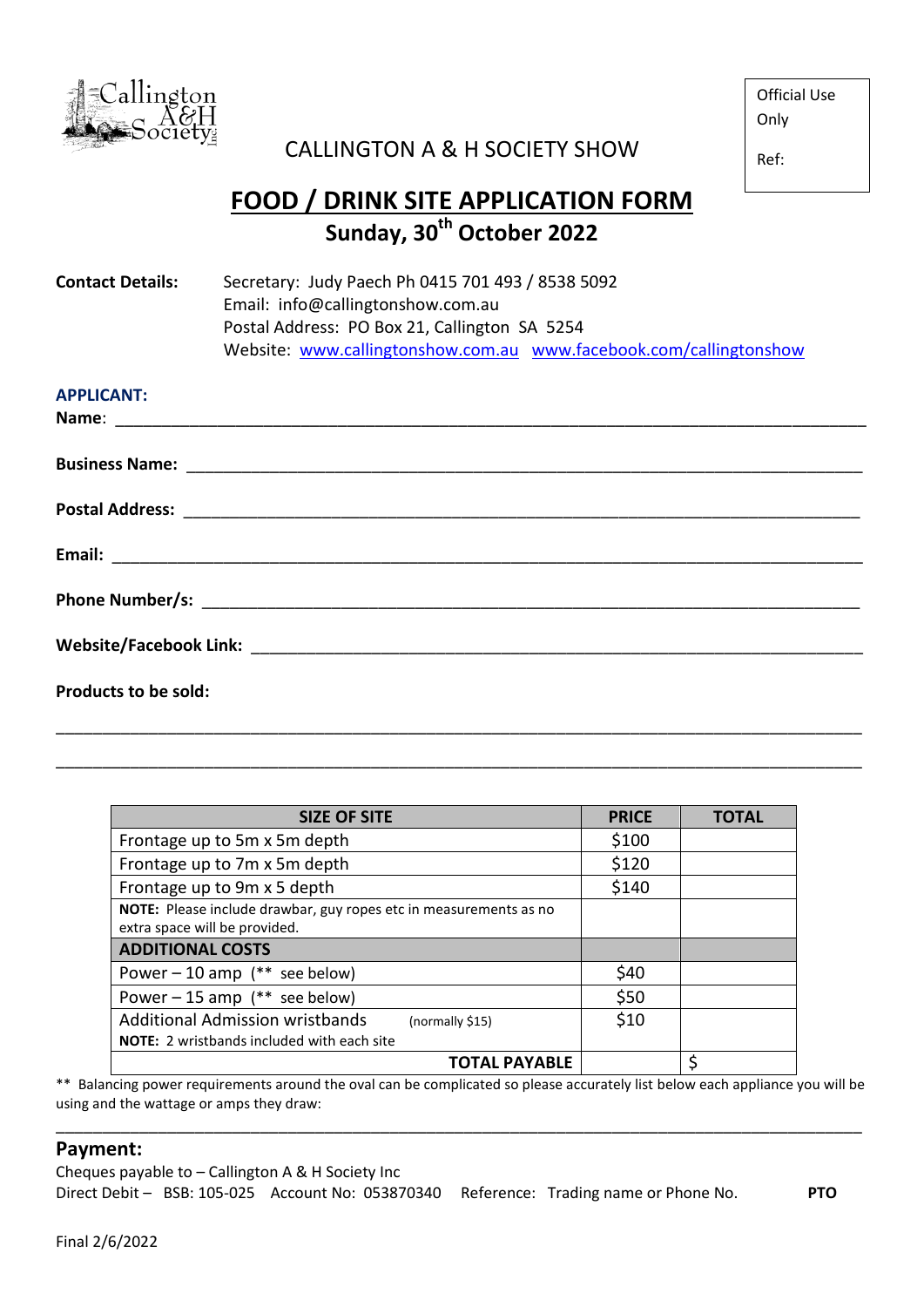**Applications and payment must be received by the 30th September 2022**